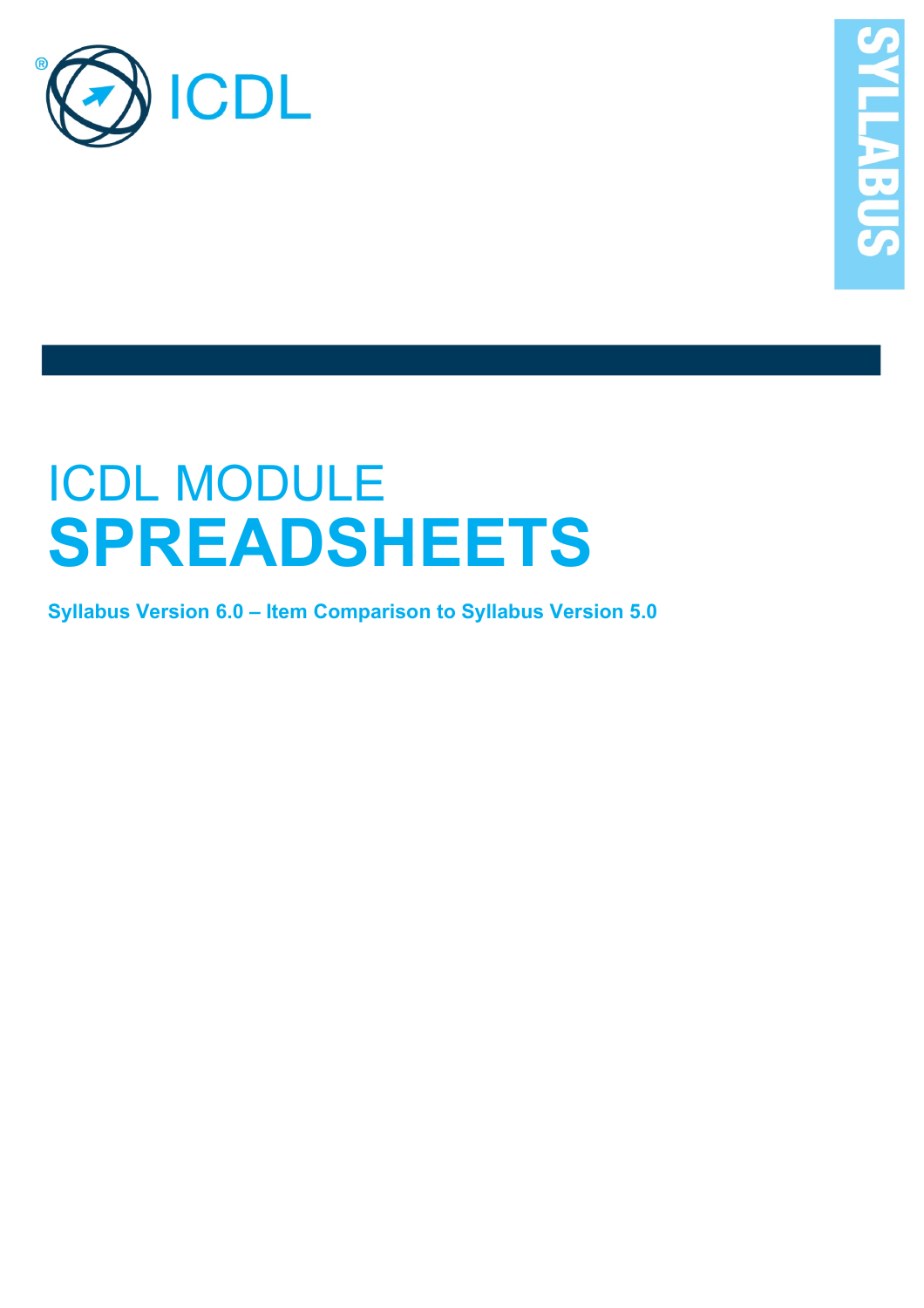#### **Purpose**

This document details the syllabus for the Spreadsheets module. The syllabus describes, through learning outcomes, the knowledge and skills that a candidate for the Spreadsheets module should possess. The syllabus also provides the basis for the theory and practice-based test in this module.

### **Copyright © 1997 - 2016 ECDL Foundation**

All rights reserved. No part of this publication may be reproduced in any form except as permitted by ECDL Foundation. Enquiries for permission to reproduce material should be directed to ECDL Foundation.

#### **Disclaimer**

Although every care has been taken by ECDL Foundation in the preparation of this publication, no warranty is given by ECDL Foundation, as publisher, as to the completeness of the information contained within it and neither shall ECDL Foundation be responsible or liable for any errors, omissions, inaccuracies, loss or damage whatsoever arising by virtue of such information or any instructions or advice contained within this publication. Changes may be made by ECDL Foundation at its own discretion and at any time without notice.

ECDL Foundation is a registered business name of The European Computer Driving Licence Foundation Limited. International Computer Driving Licence, ICDL and related logos are all registered Trade Marks of ECDL Foundation. All rights reserved.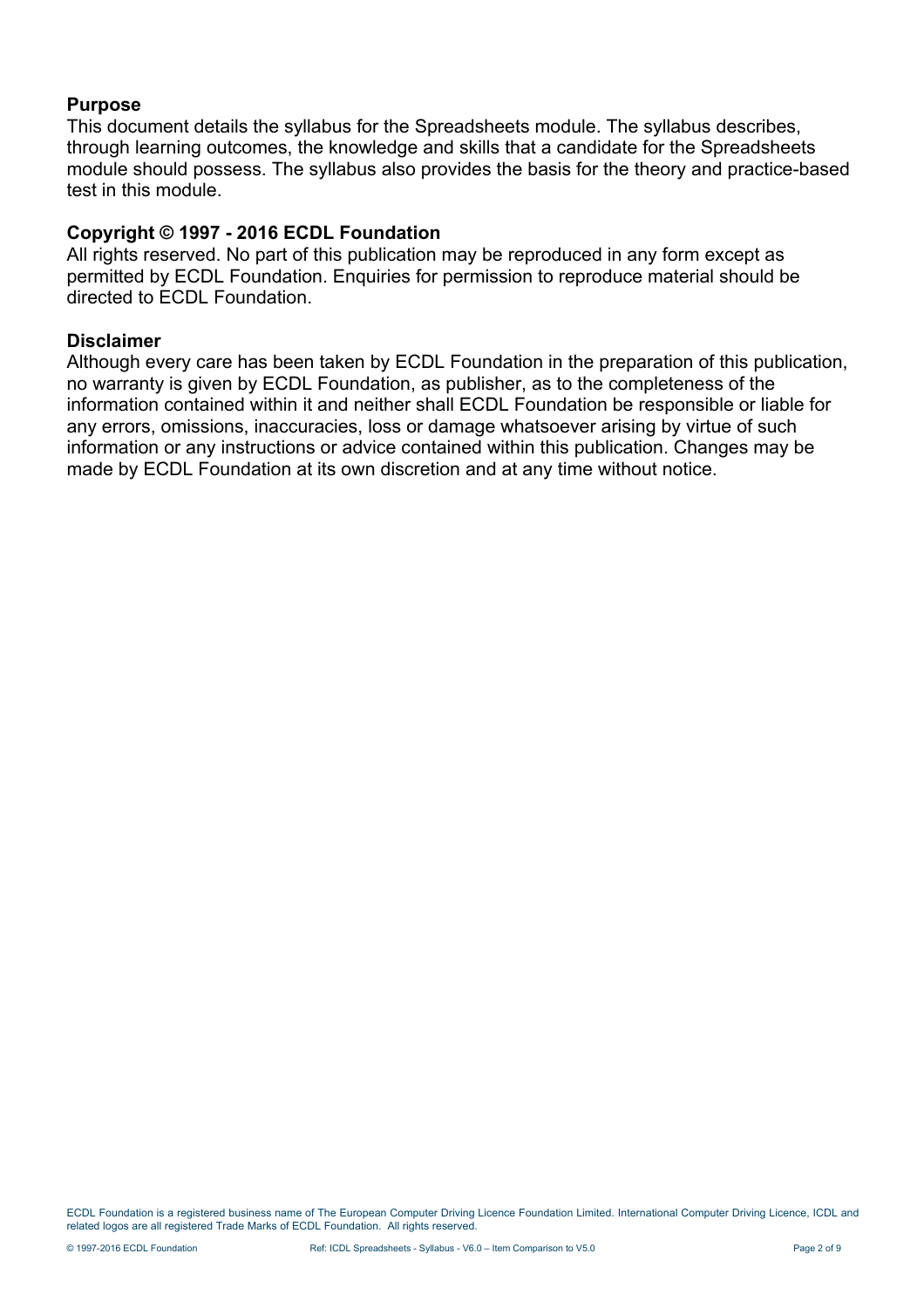## **Spreadsheets Module**

This module sets out essential concepts and skills relating to understanding the concept of spreadsheets and using a spreadsheet to produce accurate work outputs.

## **Module Goals**

Successful candidates will be able to:

- Work with spreadsheets and save them in different file formats, locally or in the cloud.
- Use available help resources, shortcuts and the go to tool to enhance productivity.
- Enter data into cells and use good practice in creating lists. Select, sort and copy, move and delete data.
- Edit rows and columns in a worksheet. Copy, move, delete and appropriately rename worksheets.
- Create mathematical and logical formulas using standard spreadsheet functions. Use good practice in formula creation and recognize error values in formulas.
- Format numbers and text content in a spreadsheet and use available autoformat/table styles.
- Choose suitable charts, and create and format charts to communicate information meaningfully.
- Adjust spreadsheet page settings and check and correct spreadsheet content before printing.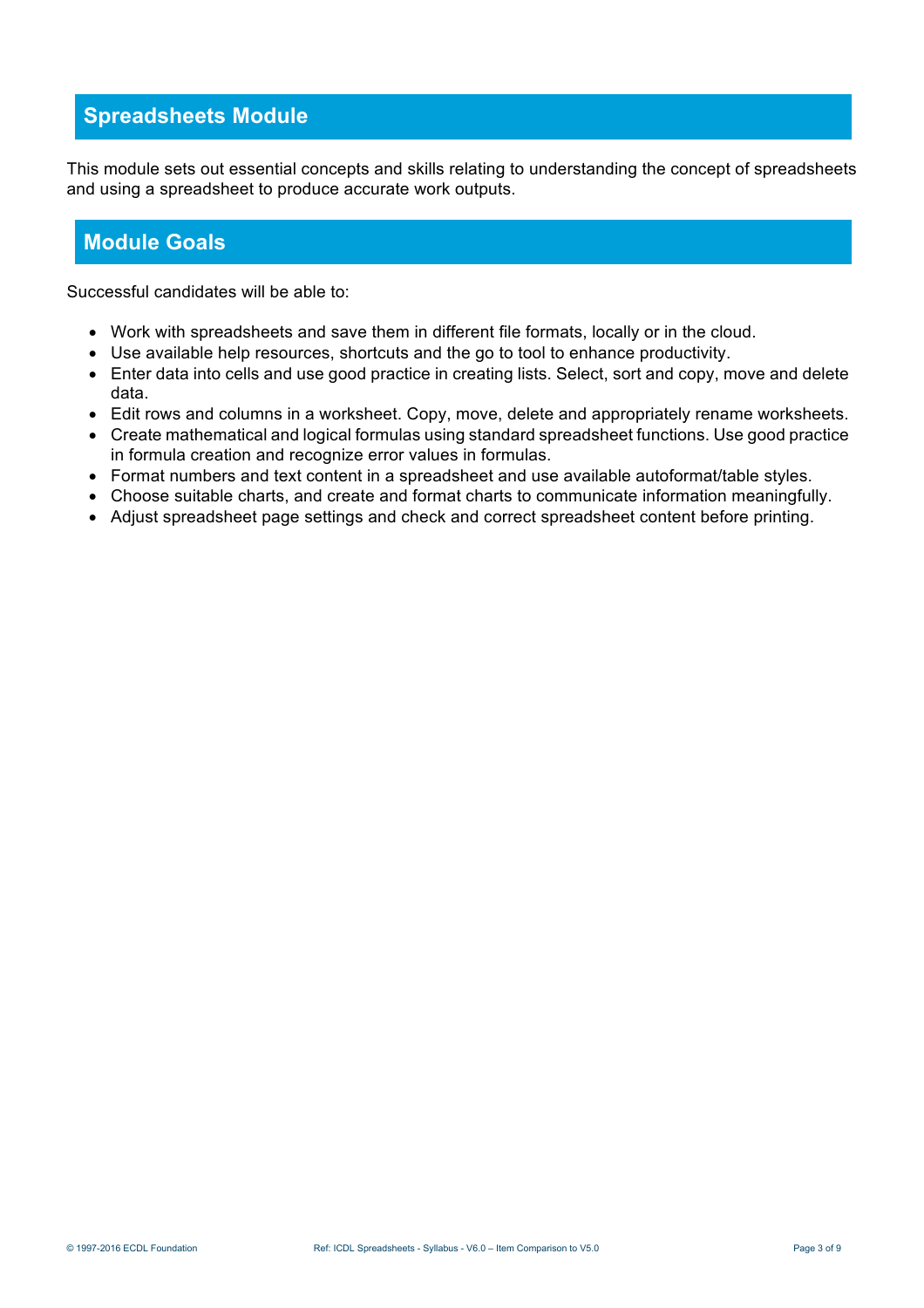| <b>CATEGORY</b>                          | <b>SKILL SET</b>              | REF.  | <b>TASK ITEM</b>                                                                                                                               | <b>Status to S5.0</b>             | <b>Original S5.0</b><br>Ref. | <b>Comment</b>                                                             |
|------------------------------------------|-------------------------------|-------|------------------------------------------------------------------------------------------------------------------------------------------------|-----------------------------------|------------------------------|----------------------------------------------------------------------------|
| 1 Using the Application 1.1 Working with | Spreadsheets                  | 1.1.1 | Open, close a spreadsheet application. Open,<br>close spreadsheet(s).                                                                          | Minor rewording                   | 1.1.1                        | Changed to (s)                                                             |
|                                          |                               | 1.1.2 | Create a new spreadsheet based on default<br>template, other available template locally or<br>online.                                          | Content added                     | 1.1.2                        | Included reference<br>to "locally or online".                              |
|                                          |                               | 1.1.3 | Save a spreadsheet to a location on a local,<br>online drive. Save a spreadsheet under another<br>name to a location on a local, online drive. | Content added                     | 1.1.3                        | Included reference<br>to "local, online<br>drive".                         |
|                                          |                               | 1.1.4 | Save a spreadsheet as another file type like: text<br>file, pdf, csv, software specific file extension.                                        | Content added,<br>content removed | 1.1.4                        | Included "pdf", "csv",<br>removed "template",<br>"version number"          |
|                                          |                               | 1.1.5 | Switch between open spreadsheets.                                                                                                              | No change                         | 1.1.5                        |                                                                            |
|                                          | 1.2 Enhancing<br>Productivity | 1.2.1 | Set basic options/preferences in the application:<br>user name, default folder to open, save<br>spreadsheets.                                  | No change                         | 1.2.1                        |                                                                            |
|                                          |                               | 1.2.2 | Use available help resources.                                                                                                                  | Minor rewording                   | 1.2.2                        | Change to "help<br>resources" to<br>account for broader<br>help solutions. |
|                                          |                               | 1.2.3 | Use magnification/zoom tools.                                                                                                                  | No change                         | 1.2.3                        |                                                                            |
|                                          |                               | 1.2.4 | Display, hide built-in toolbars. Restore, minimise<br>the ribbon.                                                                              | Minor rewording                   | 1.2.4                        | Changed "minimise"<br>to UK English.                                       |
|                                          |                               | 1.2.5 | Recognise good practice in navigating within a<br>spreadsheet: use shortcuts, go to tool.                                                      | <b>NEW</b>                        |                              |                                                                            |
|                                          |                               | 1.2.6 | Use go to tool to navigate to a specific cell.                                                                                                 | <b>NEW</b>                        |                              |                                                                            |

ECDL Foundation is a registered business name of The European Computer Driving Licence Foundation Limited. International Computer Driving Licence, ICDL and related logos are all registered Trade Marks of ECDL Foundation. A rights reserved.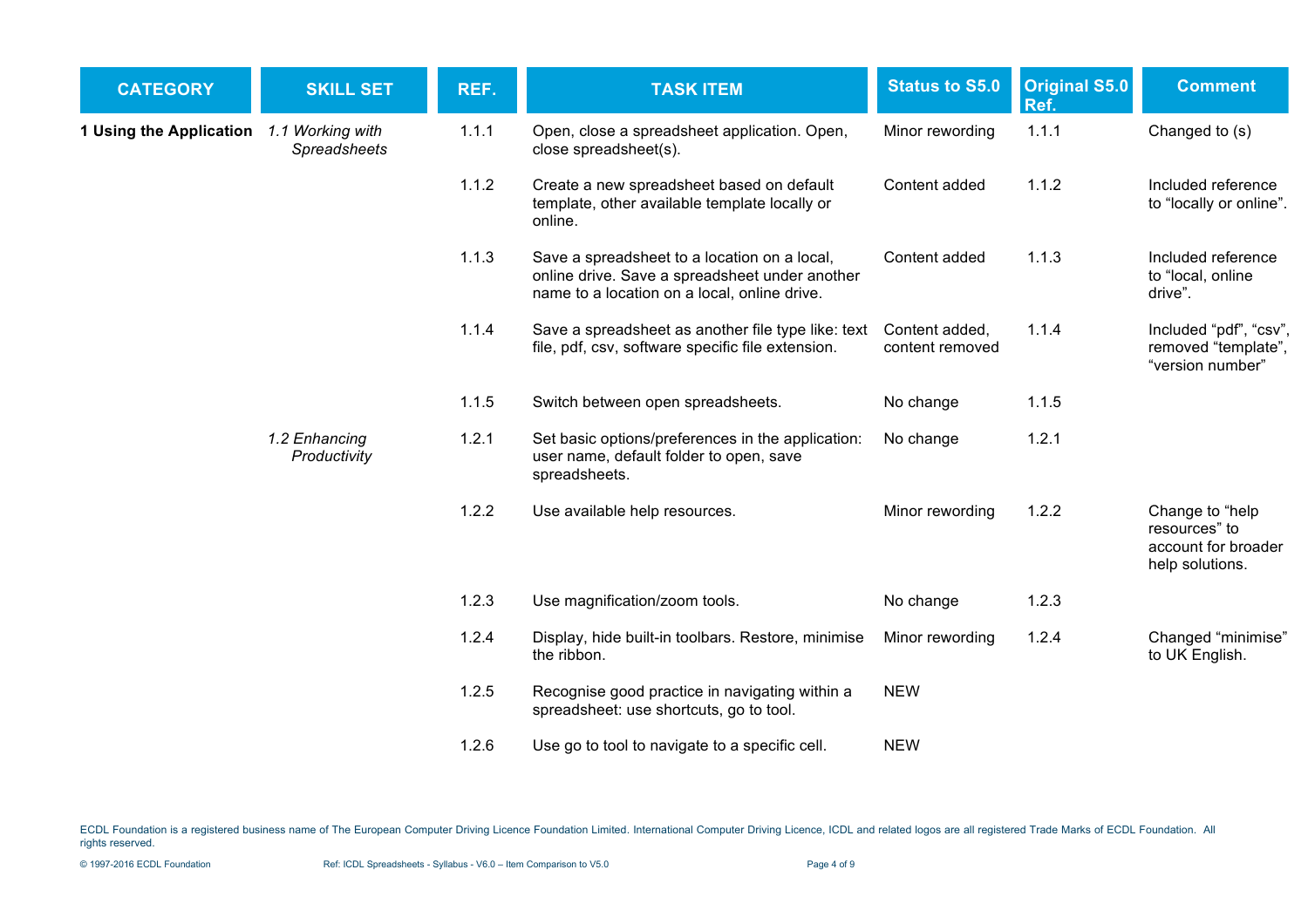| <b>CATEGORY</b> | <b>SKILL SET</b>       | REF.  | <b>TASK ITEM</b>                                                                                                                                      | <b>Status to S5.0</b>               | <b>Original S5.0</b><br>Ref. | <b>Comment</b>                                                                  |
|-----------------|------------------------|-------|-------------------------------------------------------------------------------------------------------------------------------------------------------|-------------------------------------|------------------------------|---------------------------------------------------------------------------------|
| 2 Cells         | 2.1 Insert, Select     | 2.1.1 | Understand that a cell in a worksheet should<br>contain only one element of data, for example,<br>quantity in one cell, description in adjacent cell. | Minor rewording                     | 2.1.1                        | Removed brackets<br>and changed<br>example text.                                |
|                 |                        | 2.1.2 | Recognise good practice in creating lists: avoid<br>blank rows and columns in the main body of list,<br>ensure cells bordering list are blank.        | Minor rewording,<br>content removed | 2.1.2                        | Changed to<br>"Recognise",<br>removed "insert<br>blank row before<br>Total row" |
|                 |                        | 2.1.3 | Enter a number, date, text in a cell.                                                                                                                 | No change                           | 2.1.3                        |                                                                                 |
|                 |                        | 2.1.4 | Select a cell, range of adjacent cells, range of<br>non-adjacent cells, entire worksheet.                                                             | No change                           | 2.1.4                        |                                                                                 |
|                 | 2.2 Edit, Sort         | 2.2.1 | Edit cell contents.                                                                                                                                   | Minor rewording                     | 2.2.1                        | Refined wording to<br>remove "modify<br>existing cell content"                  |
|                 |                        | 2.2.2 | Use the undo, redo command.                                                                                                                           | No change                           | 2.2.2                        |                                                                                 |
|                 |                        | 2.2.3 | Use a simple search command for specific<br>content in a worksheet.                                                                                   | Minor rewording                     | 2.2.3                        | Included "simple"                                                               |
|                 |                        | 2.2.4 | Use a simple replace command for specific<br>content in a worksheet.                                                                                  | Minor rewording                     | 2.2.4                        | Included "simple"                                                               |
|                 |                        | 2.2.5 | Sort a cell range by one criterion in ascending,<br>descending numeric order, ascending,<br>descending alphabetic order.                              | No change                           | 2.2.5                        |                                                                                 |
|                 | 2.3 Copy, Move, Delete | 2.3.1 | Copy the contents of a cell, cell range within a<br>worksheet, between worksheets, between open<br>spreadsheets.                                      | No change                           | 2.3.1                        |                                                                                 |
|                 |                        | 2.3.2 | Use the autofill tool/copy handle tool to copy,<br>increment data, formula, function.                                                                 | Content added                       | 2.3.2                        | Added "formula,<br>function"                                                    |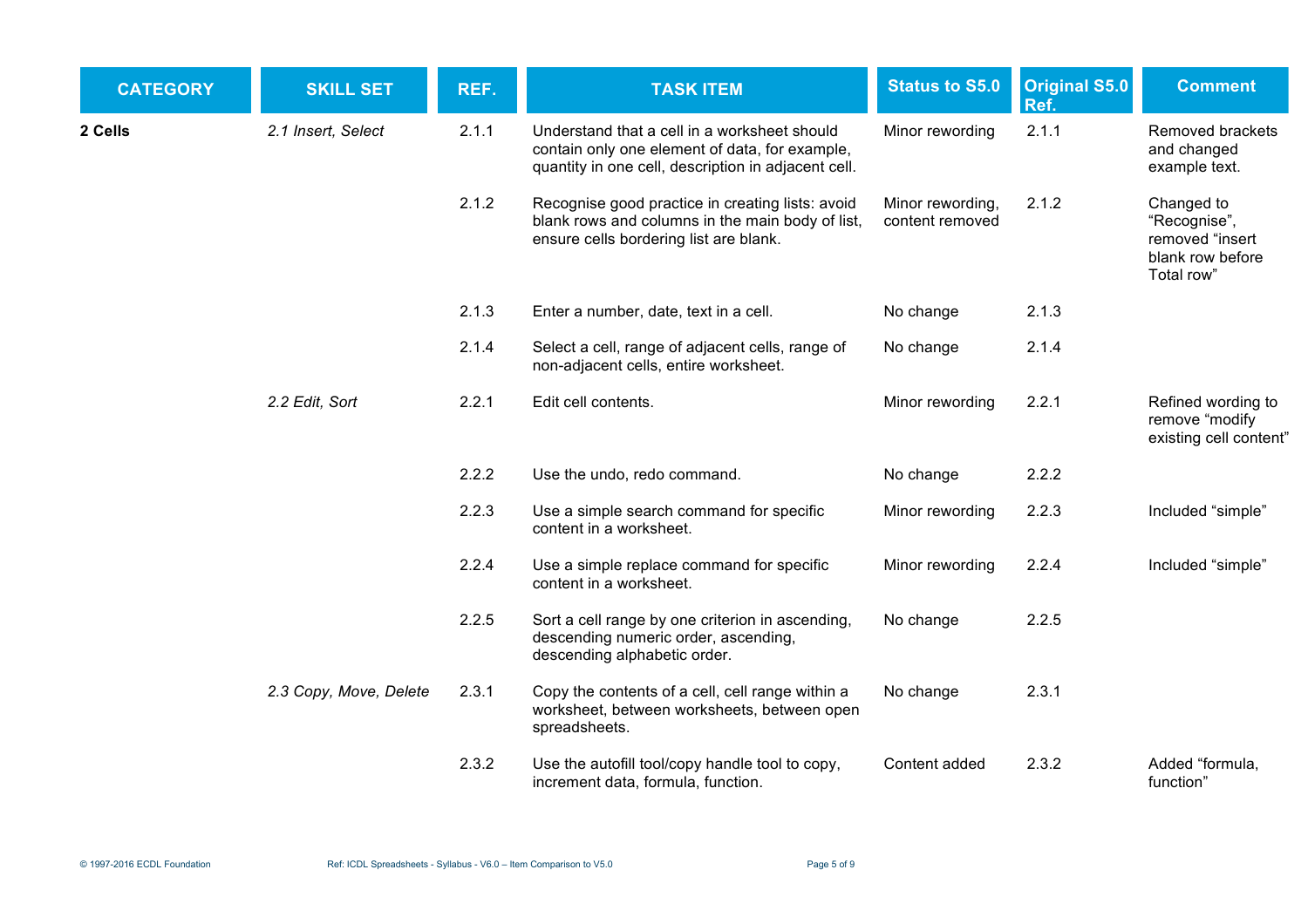| <b>CATEGORY</b>                    | <b>SKILL SET</b>        | REF.  | <b>TASK ITEM</b>                                                                                                     | <b>Status to S5.0</b> | Original S5.0<br>Ref. | <b>Comment</b>                                                                             |
|------------------------------------|-------------------------|-------|----------------------------------------------------------------------------------------------------------------------|-----------------------|-----------------------|--------------------------------------------------------------------------------------------|
|                                    |                         | 2.3.3 | Move the contents of a cell, cell range within a<br>worksheet, between worksheets, between open<br>spreadsheets.     | No change             | 2.3.3                 |                                                                                            |
|                                    |                         | 2.3.4 | Delete cell contents.                                                                                                | No change             | 2.3.4                 |                                                                                            |
| 3 Managing<br><b>Worksheets</b>    | 3.1 Rows and Columns    | 3.1.1 | Select a row, range of adjacent rows, range of<br>non-adjacent rows.                                                 | No change             | 3.1.1                 |                                                                                            |
|                                    |                         | 3.1.2 | Select a column, range of adjacent columns,<br>range of non-adjacent columns.                                        | No change             | 3.1.2                 |                                                                                            |
|                                    |                         | 3.1.3 | Insert, delete rows and columns.                                                                                     | No change             | 3.1.3                 |                                                                                            |
|                                    |                         | 3.1.4 | Modify column width, row height to a specified<br>value, to optimal width or height.                                 | No change             | 3.1.4                 |                                                                                            |
|                                    |                         | 3.1.5 | Freeze, unfreeze row and/or column titles.                                                                           | No change             | 3.1.5                 |                                                                                            |
|                                    | 3.2 Worksheets          | 3.2.1 | Switch between worksheets.                                                                                           | No change             | 3.2.1                 |                                                                                            |
|                                    |                         | 3.2.2 | Insert a new worksheet, delete a worksheet.                                                                          | No change             | 3.2.2                 |                                                                                            |
|                                    |                         | 3.2.3 | Recognise good practice in naming worksheets:<br>use meaningful worksheet names rather than the<br>default names.    | Minor rewording       | 3.2.3                 | Changed to<br>"Recognise" and<br>refined wording to<br>"rather than the<br>default names." |
|                                    |                         | 3.2.4 | Copy, move a worksheet within a spreadsheet,<br>between spreadsheets. Rename a worksheet.                            | Minor rewording       | 3.2.4                 | Added "between<br>spreadsheets".<br>Changed to two<br>sentences to<br>improve clarity.     |
| 4 Formulas and<br><b>Functions</b> | 4.1 Arithmetic Formulas | 4.1.1 | Recognise good practice in formula creation: use Minor rewording<br>cell references rather than numbers in formulas. |                       | 4.1.1                 | Changed to<br>"Recognise" and<br>refined wording.                                          |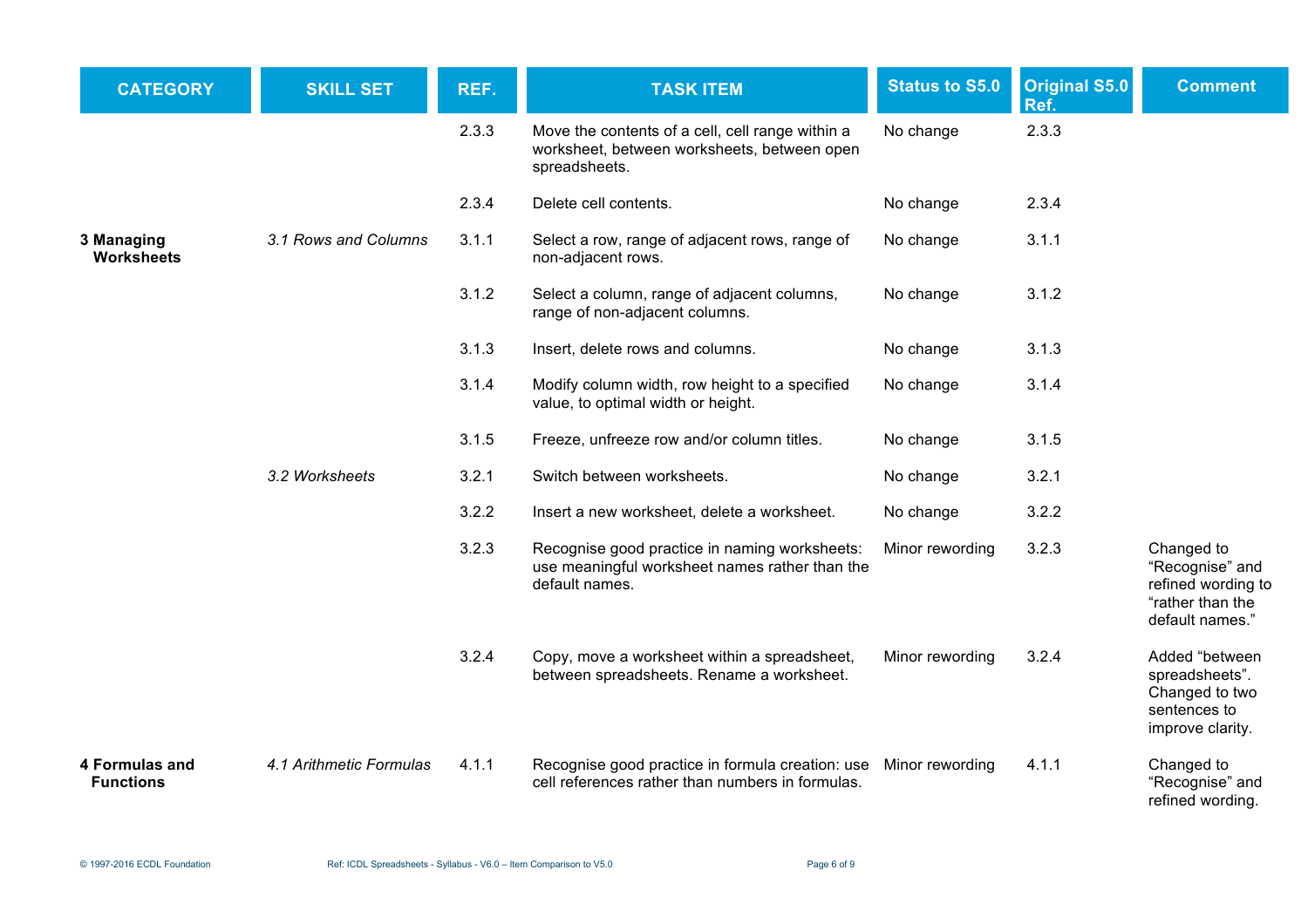| <b>CATEGORY</b>             | <b>SKILL SET</b>                                                   | REF.  | <b>TASK ITEM</b>                                                                                                                                  | <b>Status to S5.0</b> | Original S5.0<br>Ref. | <b>Comment</b>                                                                  |
|-----------------------------|--------------------------------------------------------------------|-------|---------------------------------------------------------------------------------------------------------------------------------------------------|-----------------------|-----------------------|---------------------------------------------------------------------------------|
|                             |                                                                    | 4.1.2 | Create formulas using cell references and<br>arithmetic operators (addition, subtraction,<br>multiplication, division).                           | No change             | 4.1.2                 |                                                                                 |
|                             |                                                                    | 4.1.3 | Identify and understand standard error values<br>associated with formulas: #NAME?, #DIV/0!,<br>#REF!, #VALUE!.                                    | Content added         | 4.1.3                 | Added "#VALUE!"                                                                 |
|                             |                                                                    | 4.1.4 | Understand and use relative, absolute cell<br>referencing in formulas.                                                                            | No change             | 4.1.4                 |                                                                                 |
|                             | 4.2 Functions                                                      | 4.2.1 | Use sum, average, minimum, maximum, count,<br>counta, round functions.                                                                            | No change             | 4.2.1                 |                                                                                 |
|                             |                                                                    | 4.2.2 | Use the logical function if (yielding one of two<br>specific values) with comparison operator: $=$ , $>$ ,<br>$\lt$ .                             | No change             | 4.2.2                 |                                                                                 |
| <b>5 Formatting</b>         | 5.1 Numbers, Dates                                                 | 5.1.1 | Format cells to display numbers to a specific<br>number of decimal places, to display numbers<br>with, without a separator to indicate thousands. | Minor rewording       | 5.1.1                 | Editing Skill Set to<br>"Numbers, Dates"                                        |
|                             |                                                                    | 5.1.2 | Format cells to display date style, currency<br>symbol.                                                                                           | Minor rewording       | 5.1.2                 | Refined wording to<br>"data style, currency<br>symbol."                         |
|                             |                                                                    | 5.1.3 | Format cells to display numbers as percentages.                                                                                                   | No change             | 5.1.3                 |                                                                                 |
|                             | 5.2 Contents                                                       | 5.2.1 | Apply text formatting to cell contents: font size,<br>font type.                                                                                  | Minor rewording       | 5.2.1                 | Changed verb from<br>"Change" to "Apply<br>text formatting to<br>cell contents" |
|                             |                                                                    | 5.2.2 | Apply text formatting to cell contents: bold, italic,<br>underline, double underline.                                                             | Minor rewording       | 5.2.2                 | Added "text"                                                                    |
|                             |                                                                    | 5.2.3 | Apply different colours to cell contents, cell<br>background.                                                                                     | Minor rewording       | 5.2.3                 | Changed to<br>"contents"                                                        |
|                             |                                                                    | 5.2.4 | Apply an autoformat/table style to a cell range.                                                                                                  | <b>NEW</b>            |                       |                                                                                 |
| © 1997-2016 ECDL Foundation | Ref: ICDL Spreadsheets - Syllabus - V6.0 - Item Comparison to V5.0 |       | Page 7 of 9                                                                                                                                       |                       |                       |                                                                                 |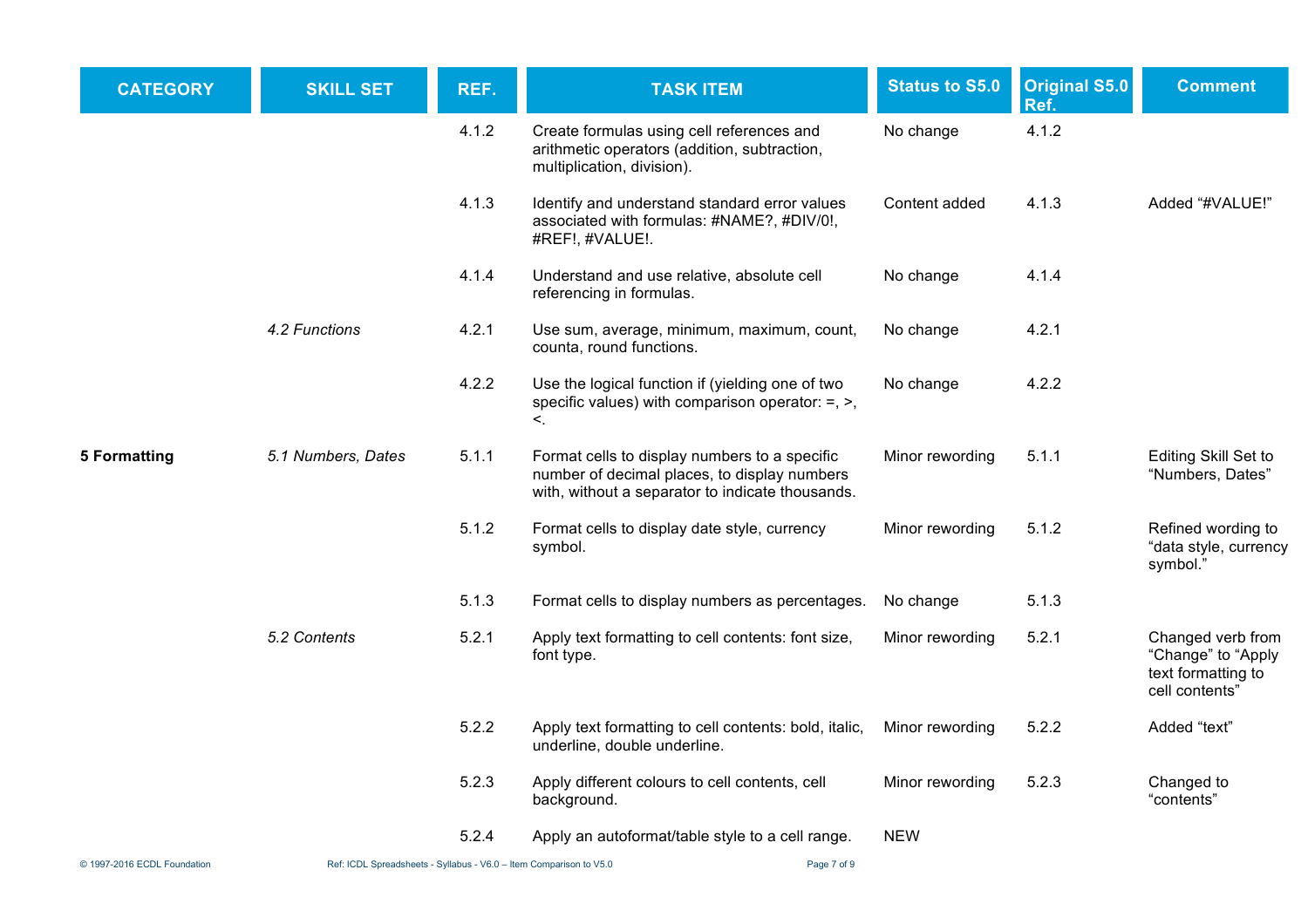| <b>CATEGORY</b> | <b>SKILL SET</b>                        | REF.  | <b>TASK ITEM</b>                                                                                                        | <b>Status to S5.0</b> | Original S5.0<br>Ref. | <b>Comment</b>                                          |
|-----------------|-----------------------------------------|-------|-------------------------------------------------------------------------------------------------------------------------|-----------------------|-----------------------|---------------------------------------------------------|
|                 |                                         | 5.2.5 | Copy the formatting from a cell, cell range to<br>another cell, cell range.                                             | No change             | 5.2.4                 |                                                         |
|                 | 5.3 Alignment, Border<br><b>Effects</b> | 5.3.1 | Apply, remove text wrapping to contents within a<br>cell, cell range.                                                   | Content added         | 5.3.1                 | Added "remove"                                          |
|                 |                                         | 5.3.2 | Align cell contents: horizontally, vertically. Adjust<br>orientation of cell contents.                                  | Minor rewording       | 5.3.2                 | Changed to<br>"orientation of cell<br>contents".        |
|                 |                                         | 5.3.3 | Merge and centre cell contents in a merged cell.<br>Unmerge cells.                                                      | Content added         | 5.3.3                 | Reworded first<br>sentence and added<br>"Unmerge cells" |
|                 |                                         | 5.3.4 | Apply, remove border effects to a cell, cell range: Content added<br>lines, colours.                                    |                       | 5.3.4                 | Changed to Apply,<br>remove"                            |
| 6 Charts        | 6.1 Create                              | 6.1.1 | Understand the uses of different types of chart:<br>column chart, bar chart, line chart, pie chart.                     | <b>NEW</b>            |                       |                                                         |
|                 |                                         | 6.1.2 | Create different types of charts from spreadsheet No change<br>data: column chart, bar chart, line chart, pie<br>chart. |                       | 6.1.1                 |                                                         |
|                 |                                         | 6.1.3 | Select a chart.                                                                                                         | No change             | 6.1.2                 |                                                         |
|                 |                                         | 6.1.4 | Change the chart type.                                                                                                  | No change             | 6.1.3                 |                                                         |
|                 |                                         | 6.1.5 | Move, resize, delete a chart.                                                                                           | No change             | 6.1.4                 |                                                         |
|                 | 6.2 Edit                                | 6.2.1 | Add, remove, edit a chart title.                                                                                        | No change             | 6.2.1                 |                                                         |
|                 |                                         | 6.2.2 | Add, remove a chart legend.                                                                                             | <b>NEW</b>            |                       |                                                         |
|                 |                                         | 6.2.3 | Add, remove data labels in a chart:<br>values/numbers, percentages.                                                     | Content added         | 6.2.2                 | Added "remove"                                          |
|                 |                                         | 6.2.4 | Change chart area background colour, legend fill<br>colour.                                                             | No change             | 6.2.3                 |                                                         |